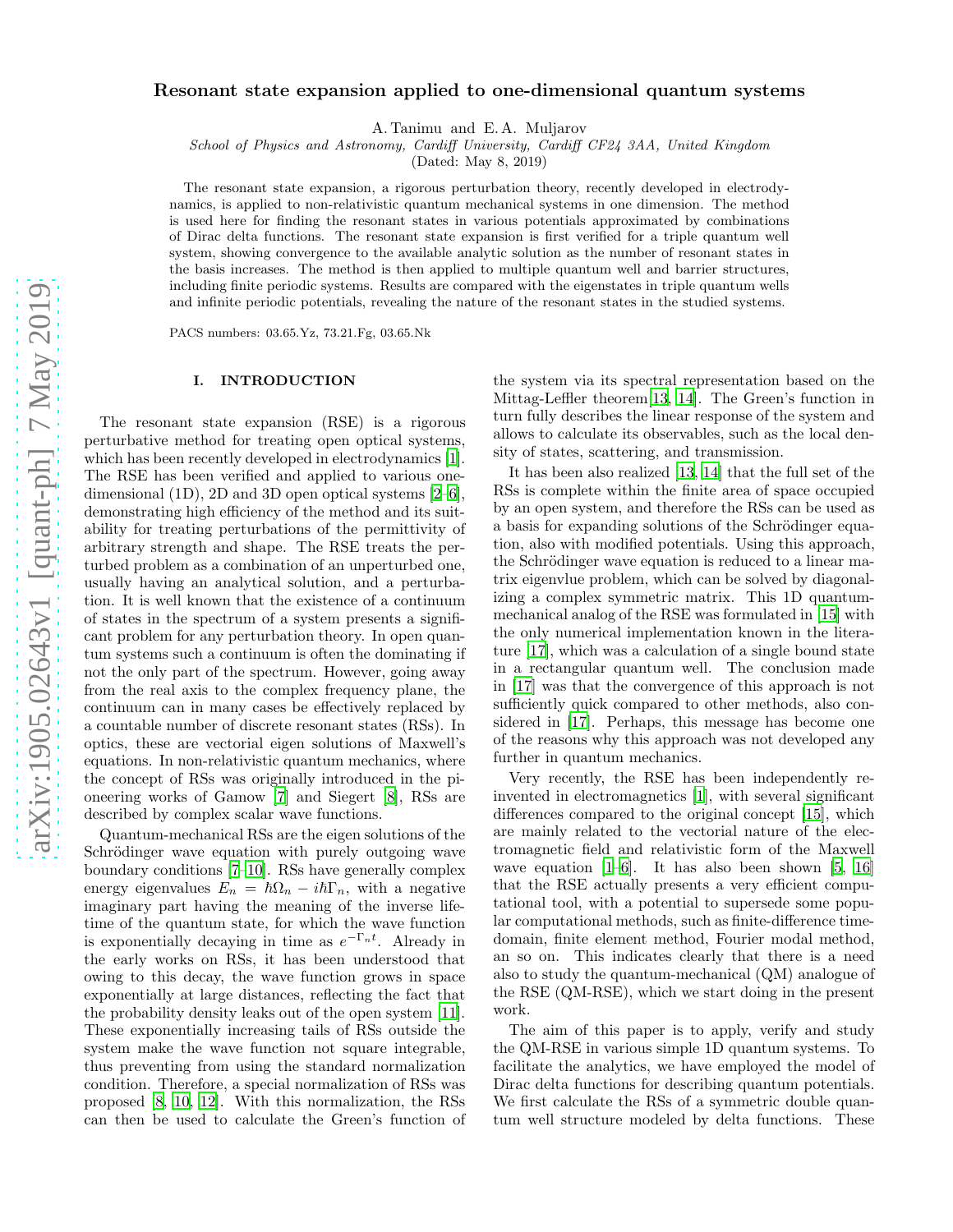RSs are then taken as an unperturbed basis for the QM-RSE. Both symmetric and asymmetric triple quantum well or barrier structures, which allow relatively simple analytic solutions, are used to verify the QM-RSE and to study its convergence. In this case, the potential of the third well or barrier in the middle is treated as a perturbation. The QM-RSE is then used for calculation of the RSs in multiple quantum well structures and finite periodic quantum lattices of different period and potential strength.

### II. FORMALISM OF THE QM-RSE

In this section we outline the formalism of the QM-RSE which has been developed earlier in [\[15\]](#page-9-8) and [\[1](#page-8-0)]. The QM-RSE treats a perturbation  $\Delta V(x)$  of the quantum potential in the time-independent Schrödinger equation,

<span id="page-1-0"></span>
$$
\left[ -\frac{\hbar^2}{2m} \frac{d^2}{dx^2} + V(x) + \Delta V(x) \right] \psi_{\nu}(x) = E_{\nu} \psi_{\nu}(x) , \quad (1)
$$

by using as a basis the RSs for the unperturbed potential  $V(x)$  and transforming Eq. [\(1\)](#page-1-0) into a matrix eigenvalue problem. Here, for simplicity, we concentrate on the 1D Schrödinger equation for a particle with mass m.  $\psi_{\nu}(x)$ and  $E_{\nu}$  are, respectively, the wave functions and the energies of the perturbed RSs, and the index  $\nu$  is used to label different RSs of the particle. It is useful to introduce also the RS wave numbers  $\varkappa_{\nu}$  defined as  $E_{\nu} = \hbar^2 \varkappa_{\nu}^2/(2m)$ . The corresponding wave functions and the wave numbers of the RSs in the unperturbed potential  $V(x)$  are denoted by  $\varphi_n(x)$  and  $k_n$ , respectively, where the index n labels the unperturbed RSs. In full analogy with the RSE in optics [\[1,](#page-8-0) [5\]](#page-8-2) where the permittivity would play the role of the quantum potential in the wave equation, the QM-RSE is applicable to potentials with compact support and perturbations included in the area occupied by the unperturbed system.

Using the Green's function of the Schrödinger equation for the unperturbed quantum potential  $V(x)$  and treating the term with perturbation  $\Delta V(x)\psi_{\nu}(x)$  in Eq. [\(1\)](#page-1-0) as an inhomogeneity, one can find a formal solution of Eq. [\(1\)](#page-1-0). Then, applying the Mittag-Leffler expansion to the Green's function, and expanding the perturbed RSs into the unperturbed ones,

<span id="page-1-1"></span>
$$
\psi_{\nu}(x) = \sum_{n} C_{n\nu} \sqrt{\frac{\varkappa_{\nu}}{k_{n}}} \varphi_{n}(x) , \qquad (2)
$$

the Schrödinger equation  $(1)$  is converted into a linear complex eigenvalue problem [\[1](#page-8-0), [15](#page-9-8)]

<span id="page-1-4"></span>
$$
\sum_{m} H_{nm} C_{m\nu} = \varkappa_{\nu} C_{n\nu} , \qquad (3)
$$

where

<span id="page-1-2"></span>
$$
H_{nm} = k_n \delta_{nm} + \frac{\Delta V_{nm}}{2\sqrt{k_n}\sqrt{k_m}},
$$
\n(4)

<span id="page-1-3"></span>
$$
\Delta V_{nm} = \int_{-a}^{a} \varphi_n(x) \Delta V(x) \varphi_m(x) dx , \qquad (5)
$$

and  $\delta_{nm}$  is the Kronecher delta. Here we assumed, without loss of generality, that the perturbation is located within the region  $|x| \leq a$ .

The perturbed wave numbers  $\varkappa_{\nu}$  and the expansion coefficients  $C_{n\nu}$  can be found by diagonalizing the complex symmetric matrix  $H_{nm}$ , consisting of the diagonal matrix of the unperturbed eigen wave numbers  $k_n$  and the perturbation matrix  $\Delta V_{nm}$ . The  $\sqrt{k_n}$  factors are introduced in Eqs. [\(2\)](#page-1-1) and [\(4\)](#page-1-2) in order to symmetrize the eigenvalue problem.

The perturbation matrix Eq. [\(5\)](#page-1-3) is determined by the unperturbed wave functions  $\varphi_n(x)$  which have to be properly nomalized. As shown in [\[1](#page-8-0), [5](#page-8-2), [15\]](#page-9-8), the proper normalization in 1D, leading to the eigenvalue problem Eq. [\(3\)](#page-1-4), has the following form:

<span id="page-1-5"></span>
$$
1 = \int_{-a}^{a} \varphi_n^2(x) dx - \frac{\varphi_n^2(a) + \varphi_n^2(-a)}{2ik_n},
$$
 (6)

where we have used the fact that the inhomogeneity of the unperturbed potential is located within the region  $|x| \leq a$ , so that  $x = \pm a$  are the boundaries of the unperturbed open quantum system. It can be seen [\[18](#page-9-11)] that for bound states, Eq. [\(6\)](#page-1-5) is equivalent to the standard normalization condition  $\int_{-\infty}^{\infty} \varphi_n^2(x) dx = 1$ , in which case the wave function of a bound state can always be taken real. A more detailed discussion of the normalization of the RSs in quantum-mechanical systems can be found in [\[12,](#page-9-5) [14](#page-9-7), [19,](#page-9-12) [20\]](#page-9-13).

The complete basis of RSs usually contains an infinite countable number of functions. Therefore, the matrix equation [\(3\)](#page-1-4) of the QM-RSE has infinite size and for practical use requires a truncation. This truncation presents the only limitation of the QM-RSE, thus making it an asymptotically exact method. Moreover, as it was demonstrated in [\[1](#page-8-0)], owing to its quick convergence, the RSE is capable of treating arbitrarily strong perturbations, provided that a sufficient number of RSs is kept in the basis, in order to guarantee the required accuracy of calculation.

# III. UNPERTURBED RESONANT STATES: DOUBLE QUANTUM WELL

To apply the QM-RSE for particular quantum systems, we need to choose a suited basis of RSs. These are the solutions of the Schrödinger equation with an unperturbed potential  $V(x)$  which in principle can be chosen arbitrary, though both  $V(x)$  and  $\Delta V(x)$  have to be functions with compact support, and the perturbation  $\Delta V(x)$  must be non-vanishing only within the area of inhomogeneity of  $V(x)$ , as already noted. Usually, the optimal choice of the unperturbed potential is such that the Schrödinger equation with  $V(x)$  has an analytic solution and at the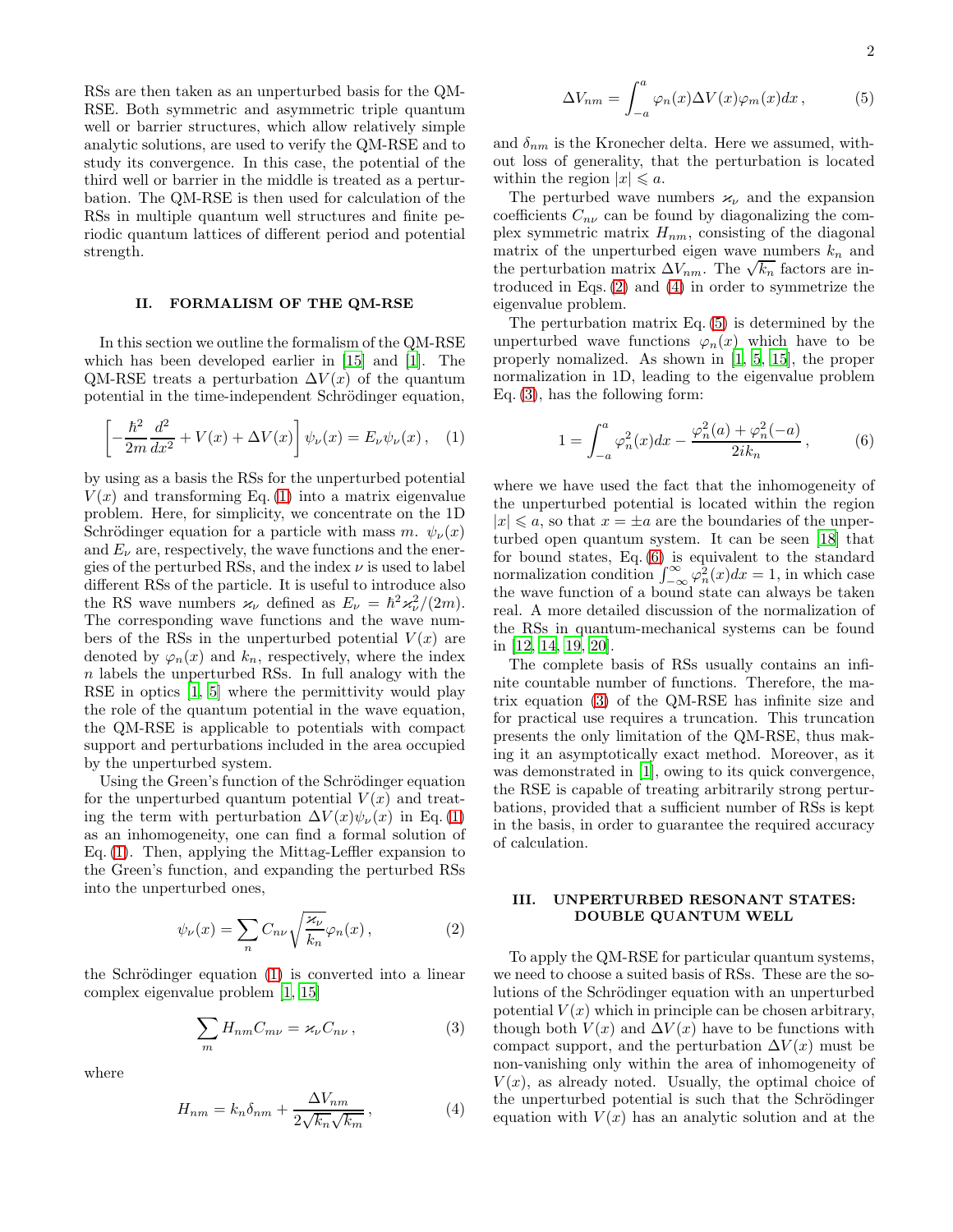same time is close to the full potential to be treated, in this way minimizing the effect of the perturbation.

In this work, however, we have chosen as unperturbed, or the basis system the most simple 1D quantum potential containing RSs: a double symmetric quantum well described by two Dirac delta functions. We fix this choice for all perturbed examples considered below, varying only the parameters of the basis system, where necessary. We also use the convenient units of  $\hbar = 1$  and  $m = 1/2$ throughout this work.

The unperturbed quantum potential is thus given by

<span id="page-2-1"></span>
$$
V(x) = -\gamma \delta(x - a) - \gamma \delta(x + a), \qquad (7)
$$

which models a symmetric double quantum well (barrier) structure for  $\gamma > 0$  ( $\gamma < 0$ ). Here,  $\delta(x)$  is the Dirac delta function, 2a is the distance between the wells, and  $\gamma$  is the strength of the potential which has the meaning of the depth of each quantum well multiplied by its width, bearing in mind a comparison of this model with a corresponding pair of rectangular quantum wells. An obvious advantage of the model is its simplicity and explicit analytical solvability. The solution of the unperturbed Schrödinger equation is given by [\[18\]](#page-9-11)

<span id="page-2-4"></span>
$$
\varphi_n(x) = \begin{cases} A_n e^{ik_n x}, & x > a, \\ B_n(e^{ik_n x} \pm e^{-ik_n x}) & |x| \leq a, \\ \pm A_n e^{-ik_n x}, & x < -a, \end{cases}
$$
 (8)

where the basis RS wave numbers  $k_n$  satisfy the secular equation

<span id="page-2-0"></span>
$$
1 + \frac{2ik_n}{\gamma} = \mp e^{2ik_n a},\tag{9}
$$

with the upper (lower) sign corresponding to even (odd) parity states. Note that Eq. [\(9\)](#page-2-0) generates a complete set of basis RSs which include bound, antibound and normal RSs, as classified and discussed in detail in [\[18](#page-9-11)]. They are all required for the completeness and thus have to be taken into account in the QM-RSE.

The normalization of RSs, which was also calculated in [\[18](#page-9-11)], using the definition Eq. [\(6\)](#page-1-5), is given by

<span id="page-2-5"></span>
$$
A_n = B_n \left( 1 + \frac{\gamma}{2ik_n} \right)^{-1}, \tag{10}
$$

$$
B_n = \frac{1}{2\sqrt{\pm[a - (\gamma + 2ik_n)^{-1}]}}.
$$
 (11)

## IV. VERIFICATION OF THE QM-RSE: TRIPLE QUANTUM WELLS

To verify the QM-RSE and to study its convergence, we take another exactly solvable system, having a relatively simple analytic solution: a triple quantum well described by three delta functions. For simplicity, we keep the strength of the left and right wells/barriers (separated by the distance 2a) the same, whereas the position

and the strength of the middle well/barrier can be any. In this way, our triple well/barier system is described by the potential  $V(x) + \Delta V(x)$ , where  $V(x)$  is given by Eq.  $(7)$  and

<span id="page-2-2"></span>
$$
\Delta V(x) = -\beta \delta(x - b), \qquad (12)
$$

with  $|b| < a$ . As noted above, the position b and the strength  $\beta$  of the middle well/barrier are arbitrary parameters, with  $\beta > 0$  corresponding to a well and  $\beta < 0$ to a barrier.

## <span id="page-2-7"></span>A. Analytic solution

A general analytic solution of the Schrödinger equation with the triple delta potential  $V(x)+\Delta V(x)$ , where  $V(x)$ and  $\Delta V(x)$  are given by Eqs. [\(7\)](#page-2-1) and [\(12\)](#page-2-2), respectively, is also provided in [\[18](#page-9-11)]. The secular equation for the RS wave numbers  $\varkappa$  of this perturbed quantum system is given by

<span id="page-2-3"></span>
$$
\xi^{2}(1-\eta) - 2\xi\cos(2\kappa b) + 1 + \eta = 0, \qquad (13)
$$

where

<span id="page-2-6"></span>
$$
\xi = \frac{e^{2i\kappa a}}{1 + 2i\kappa/\gamma}, \qquad \eta = \frac{2i\kappa}{\beta}.
$$
 (14)

Both secular equations [\(9\)](#page-2-0) and [\(13\)](#page-2-3), for double and triple quantum wells, are solved numerically to find the exact RSs wave numbers of the unperturbed and perturbed problem, respectively. This is done using the Newton-Raphson method implement in MATLAB. Exact wave numbers of the RSs in double and triple quantum wells are presented in the complex k-plane in Figs. [1](#page-3-0)[–3](#page-4-0) and compared with QM-RSE. Before looking at this comparison (which is discussed in Sec. [IV C](#page-4-1) and Sec. [IV D](#page-5-0) below), we would like to concentrate on the physical results.

Since a single delta-function potential well always has only one bound state for any strength of the potential  $(\gamma > 0)$ , it is clear that a double-delta potential can accommodate two bound states at most [\[18\]](#page-9-11). For the parameters used for the double well ( $\gamma = 3/a$ ), these two bound states are present in the spectrum and are seen in Fig. [1](#page-3-0) (a) on the imaginary k-axis (black and green circles). All other eigenmodes of the double well system are the normal RSs which always exist in pairs, thus providing the mirror symmetry of the full spectrum of RSs in the complex k-plane, which is a general property of any open system. As it follows from the mathematical solution of Eqs. [\(9\)](#page-2-0) and [\(13\)](#page-2-3), there is an infinite countable number of RSs in the spectrum, which is another general property of an open system. Furthermore, Fig. [1](#page-3-0) (a) shows that the normal RSs are almost equally spaced when the real part of  $k_n$  is much larger than the imaginary part. This quasi-periodicity of the RS wave numbers can be understood as a result of constructive interference of quantum waves propagating back and forth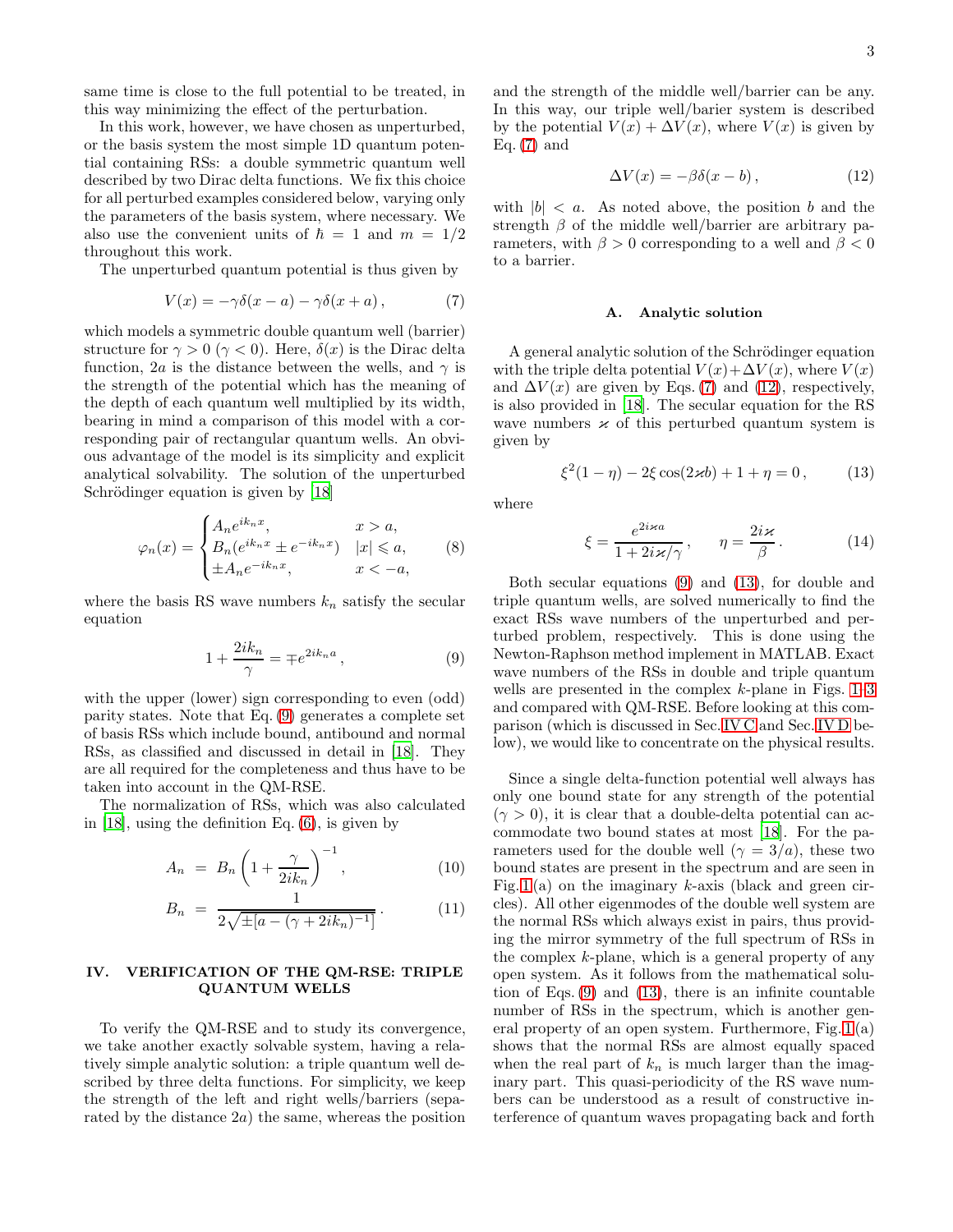

<span id="page-3-0"></span>FIG. 1: (a) Eigen wave numbers of the resonant states for a double symmetric quantum well with  $\gamma = 3/a$  (open circles) and a triple symmetric quantum well with  $b = 0$  and  $\gamma = \beta = 3/a$ , calculated using the QM-RSE (red crosses) and the analytic secular equation [\(13\)](#page-2-3) (blue squares). The wave numbers of even (black circles) and odd (green circles) unperturbed RSs for a double quantum well structure are calculated via Eq. [\(9\)](#page-2-0). The insets show a zoom-in of a particular area and a sketch of the perturbed potential (black lines) and the perturbation used (red line). (b) Relative error of the QM-RSE values of the RS wave numbers as function of the real or imaginary part of the wave number, for different basis sizes M as given. The dashed line shows a power law dependence as labeled.

within the system and experiencing multiple reflections from the wells/barriers at the boundaries  $x = \pm a$ . From this resonant condition for the constructive interference one can estimate the distance between the neighboring RSs in the complex k-plane as  $\sim \pi/(2a)$ , which is observed in Fig.  $1(a)$ .

The spectrum of RSs for a symmetric triple well structure, also shown in Fig. [1](#page-3-0) (a) (blue squares and red crosses), is quite similar to that of the double well. We see from the inset that in spite of a rather strong potential of the middle well perturbing the double well system, the wave numbers of the even parity RSs are only



<span id="page-3-1"></span>slightly modified, while those for the odd parity remain strictly the same, since  $\Delta V(0) = 0$ . The only significant change observed in the spectrum is that there are two antibound states which appeared on the negative imaginary half axis. These antibound states are formed from the closest to the origin pair of normal RSs of the double well spectrum, as it was discussed in detail in [\[18\]](#page-9-11).

At the same time, the asymmetric triple well spectra are quite different, see Figs. [2](#page-3-1) (a) and [3.](#page-4-0) They also show the same quasi-periodicity with the period of about  $\pi/(2a)$ , determined by the full width of the system  $2a$ , not changed by the perturbation. However, one can see additionally another quasi-periodic behavior of the RS wave numbers, with a larger period which depends on the position  $b$  of the middle quantum well, as it is clear from Fig. [3.](#page-4-0)

To study this effect, we have chosen the position of the middle well in such a way that it splits the system into two subsystems, with the smaller subsystem being L times narrower than the full system. The results are shown in Figs. [2](#page-3-1)(a) and [3](#page-4-0)(a-c) for  $L = 3, 4, 5,$  and 10, respectively. The RS spectra for these systems are quasiperiodic, with L neighboring RSs forming a period, as it is clear from these figures. Physically, this can be under-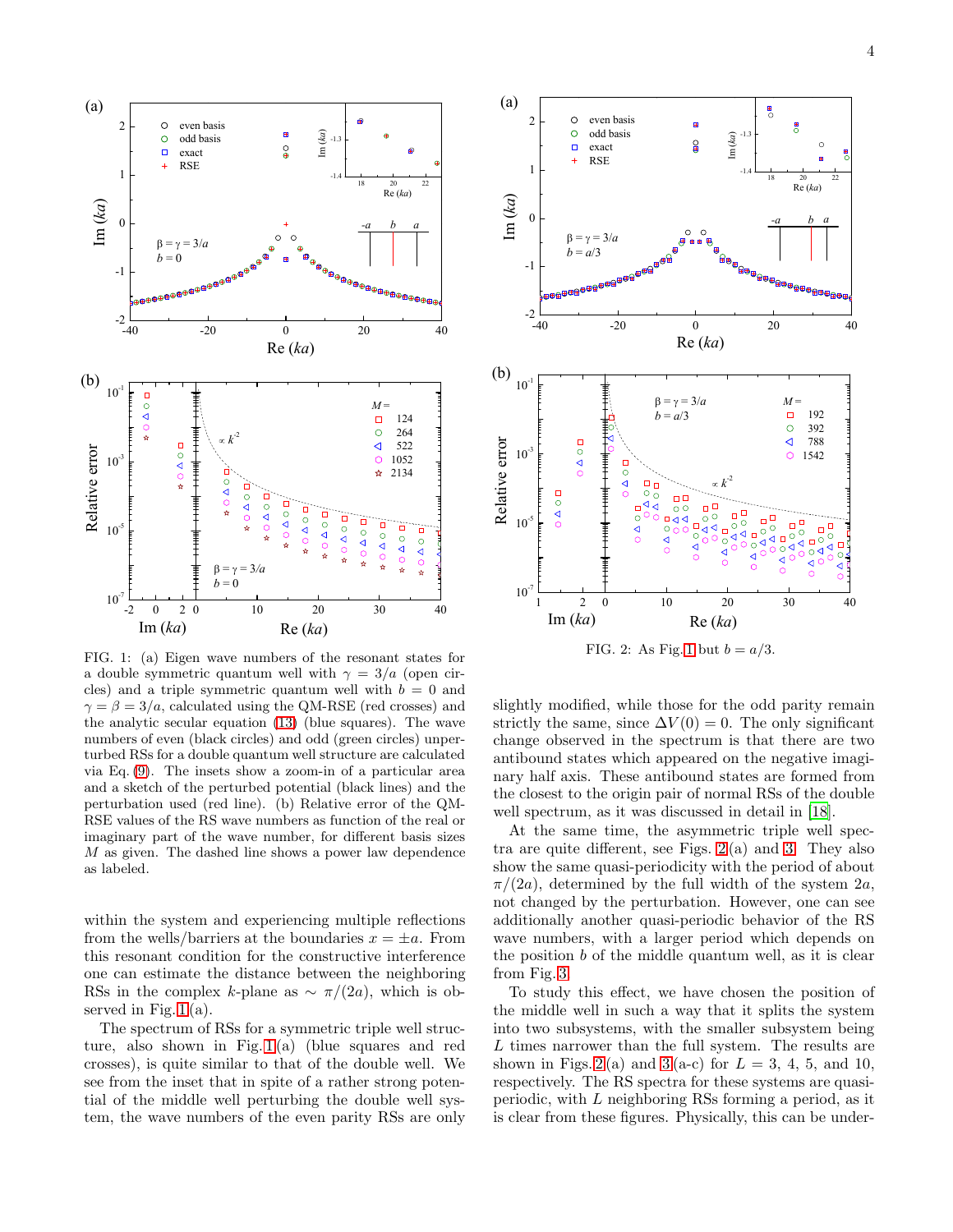

<span id="page-4-0"></span>FIG. 3: As Fig. [2](#page-3-1)(a) but for  $b = a/2$  (a),  $b = 3a/5$  (b), and  $b = 4a/5$  (c).

stood by looking again at the resonant condition for the constructive interference of waves experiencing multiple reflections. Due to the commensurability of the widths of the full system and the smaller subsystem, the effect of constructive interference forming the RSs is enhanced for every L-th RS, owing to additional reflections from the middle well.

## B. Matrix elements of the perturbation

To use the QM-RSE, one needs to calculate, using Eq. [\(5\)](#page-1-3), the matrix elements of the perturbation Eq. [\(5\)](#page-1-3). For the basis RSs wave functions given by Eq. [\(8\)](#page-2-4) and the perturbation by Eq. [\(12\)](#page-2-2), we find

<span id="page-4-2"></span>
$$
\Delta V_{nm} = -\beta \varphi_n(b) \varphi_m(b) , \qquad (15)
$$

where

<span id="page-4-4"></span>
$$
\varphi_n(b) = 2B_n \times \begin{cases} \cos(k_n b) & \text{for even RSs,} \\ i \sin(k_n b) & \text{for odd RSs,} \end{cases}
$$
 (16)

and the normalization constants  $B_n$  are given by Eq. [\(11\)](#page-2-5).

In general, if both the unperturbed and perturbed potentials are symmetric, the RS wave functions in each case are either even or odd. In other words, the perturbation matrix  $\Delta V_{nm}$  does not lead to any mixing of RSs of different parity. However, for the delta-like perturba-tion Eq. [\(15\)](#page-4-2), if it is symmetric, i.e. if  $b = 0$ , not only even and odd states do not mix, but, moreover, odd basis RSs do not perturb. This is clear from the fact that the matrix elements are non-vanishing only between even parity states. In this case the matrix elements are given by

<span id="page-4-3"></span>
$$
\Delta V_{nm} = -4\beta B_n B_m. \tag{17}
$$

The vanishing effect of the perturbation on the odd RSs is also confirmed by the exact solution for the symmetric triple well presented in Fig. [1](#page-3-0) (a) which shows that the wave numbers of the odd RSs of both double and triple quantum wells coincide.

### <span id="page-4-1"></span>C. QM-RSE for a triple symmetric quantum well

We treat with the QM-RSE the symmetric triple quantum well first. The QM-RSE results are generated by solving numerically the linear matrix eigenvalue problem Eq. [\(3\)](#page-1-4) with  $\Delta V_{nm}$  defined by Eq. [\(17\)](#page-4-3). The infinite matrix  $H_{nm}$  in Eq. [\(3\)](#page-1-4) is truncated in such a way that all RSs within a circle of radius R centered at  $k = 0$  in the complex k-plane are kept in the basis. This introduces the total number  $M$  of the basis RSs. We use this definition of the basis for all the examples treated in this paper.

We compare in Fig. [1](#page-3-0) (a) the QM-RSE result for the RS wave numbers (red crosses) for a symmetric triple quantum well with the exact solution, Eqs. [\(13\)](#page-2-3) and [\(14\)](#page-2-6) (blue squares). The unperturbed wave numbers for even and odd parity RSs are shown by black and green circles, respectively. We see that applying the perturbation does not change the wave numbers of the odd RSs of the basis system, as discussed above. At the same time, all even RSs are modified due to the perturbation, including the ground state of the system (shown by the topmost square/cross on the imaginary  $k$ -axis).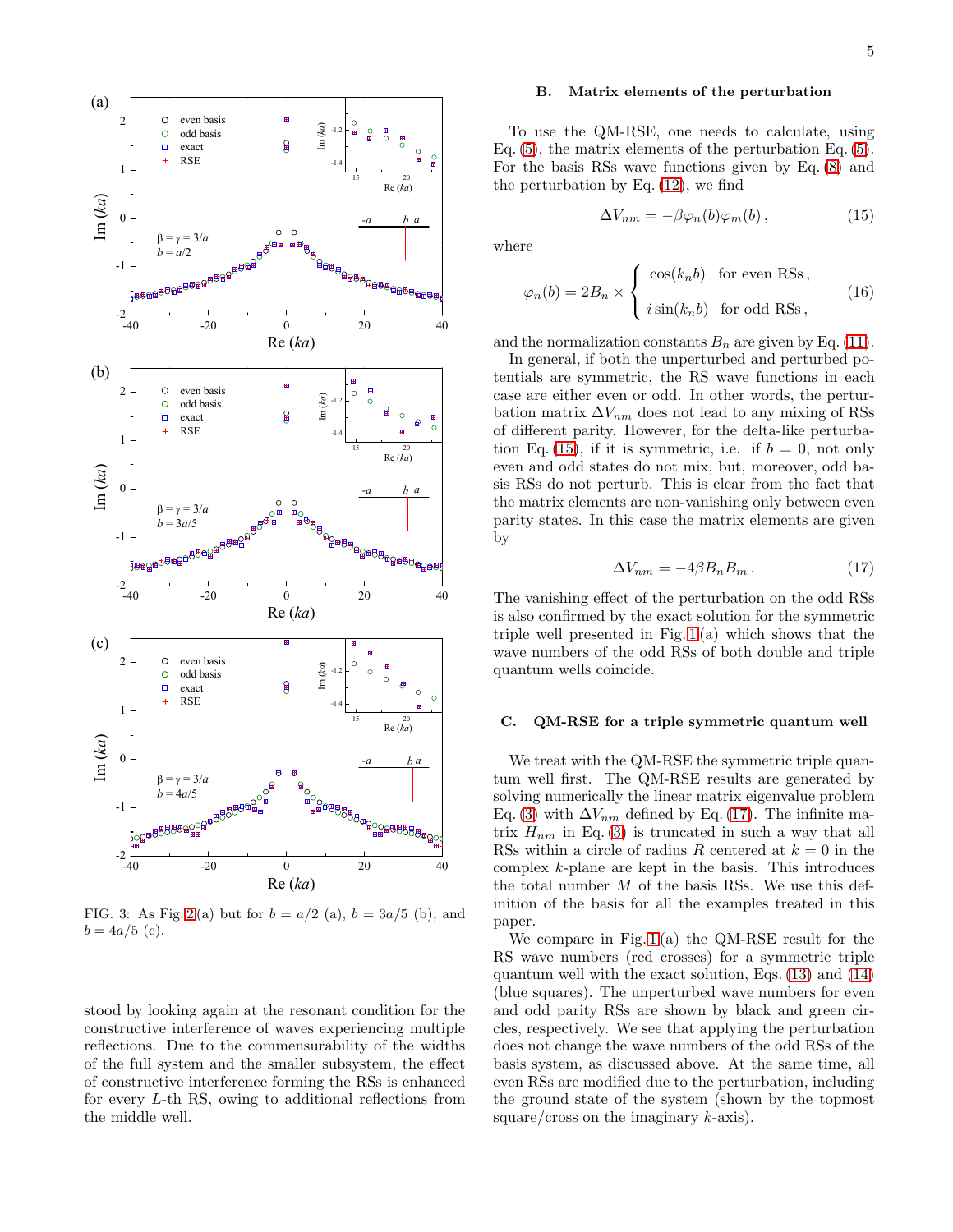It is clear from the comparison in Fig. [1](#page-3-0) (a) that the QM-RSE is reproducing the exact values. The only RS having no exact solution to compare with is the antibound state with the wave number close to zero. The implemented procedure using the Newton-Rawson method failed to find the exact value in this case. To quantify the agreement between the QM-RSE and exact values, we show in Fig. [1](#page-3-0) (b) the relative error  $\left| \left( \varkappa_{\nu}^{\text{RSE}} - \varkappa_{\nu}^{\text{ex}} \right) \right/ \varkappa_{\nu}^{\text{ex}} \right|$ , where  $\varkappa_{\nu}^{\text{RSE}}$  and  $\varkappa_{\nu}^{\text{ex}}$  are, respectively, the QM-RSE and the exact wave numbers of the perturbed RSs. The relative error is displayed for different basis sizes M demonstrating the convergence of the QM-RSE to the exact solution as the basis size increases. Note that the shown values of M include also odd basis states which remain unperturbed in this example. Figure [1](#page-3-0) (b) allows us also to quantify the convergence: The relative error is approximately inversely proportional to the basis size M. Interestingly, for any fixed  $M$  the relative error scales for different normal RSs as  $1/k^2$ , see the dashed line in Fig.  $1$  (b).

#### <span id="page-5-0"></span>D. QM-RSE for a triple asymmetric quantum well

Applying the QM-RSE to an asymmetric triple quantum well structure shows a very similar accuracy and convergence of calculation, even though the perturbation now mixes even and odd RSs of the basis system, effectively doubling the actual linear size of the matrix eigenvalue problem. Indeed, Figs.  $2(a)$  and  $3(a-c)$  all demonstrate a visual agreement between the QM-RSE and the exact solution, confirming the presence of the spectral changes, which are caused by the additional quantum interference effects in these structure, as discussed in Sec. [IV A.](#page-2-7) Note that the Newton-Rawson solutions of the secular equations are much sensitive to the initial guess values used for finding the roots. As a consequence, some RSs can be missing in the analytic spectrum (which is not the case of the present calculation, but took place e.g. for the symmetric triple well problem, see Fig. [1](#page-3-0) (a)). At the same time, the RSE finds all solutions in a selected spectral range and produces no spurious solutions. The reason for this is that the RSE is based on a complete (though, truncated) set of RSs of the unperturbed system used as an input, and as a result of the calculation, it returns as output a set of perturbed RSs which is also complete. Therefore, there can be no RSE solutions which are missing or spurious.

Figure [2](#page-3-1) (b) demonstrates the convergence of the QM-RSE to the exact solution for the asymmetric triple well, which is very similar to the symmetric case. The comparison with the exact solutions in Figs. [1](#page-3-0)[-3](#page-4-0) and the study of the relative errors for the RS wave numbers thus provides a verification of the QM-RSE in 1D. We can now take the advantage of the QM-RSE, applying it to more complex potentials, such as multiple quantum wells and finite quantum lattices, where the exact solutions are more difficult to find by other means.

# V. QM-RSE APPLIED TO FINITE QUANTUM LATTICES

In this section, we apply the QM-RSE to finite periodic quantum potentials. We keep using the model of delta functions and define a finite periodic potential in such a way that it consists of  $N$  equally spaced delta-like quantum wells of strength  $\gamma$ . The separation between the quantum wells, or the period of the potential is

<span id="page-5-2"></span>
$$
d = \frac{2a}{N-1},\tag{18}
$$

where 2a is the full width of the system, as before. The total potential of the system,  $V(x)+\Delta V(x)$ , thus consists of the unperturbed potential  $V(x)$  of a double well, which is given by Eq. [\(7\)](#page-2-1) and a perturbation

<span id="page-5-1"></span>
$$
\Delta V(x) = -\gamma \sum_{k=2}^{N-1} \delta(x - b_k), \qquad (19)
$$

in which

$$
b_k = -a + d(k - 1)
$$
 (20)

are the positions of the quantum wells. According to Eq. [\(5\)](#page-1-3), the perturbation matrix of the QM-RSE is then given by

$$
\Delta V_{nm} = -\gamma \sum_{k=2}^{N-1} \varphi_n(b_k) \varphi_m(b_k)
$$
 (21)

with  $\varphi_n(b)$  provided in Eq. [\(16\)](#page-4-4).

We use the QM-RSE to calculate the RS wave numbers for increasing number of wells N. The  $N = 2$  case is the unperturbed system, and the  $N = 3$  case is already treated in Sec. [IV C](#page-4-1) above, see Fig. [1.](#page-3-0) Therefore, we first look at the  $N = 4$  case. The wave numbers of both unperturbed and perturbed RSs for this case are shown in Fig.  $4(a)$ . The spectrum looks very similar to the ones considered before in what concerns the normal RSs, showing again a bigger period which we discuss below in more depth. However, a significant difference compared to the spectra in Figs. [2](#page-3-1) and [3](#page-4-0) is the presence of two antibound states on the negative imaginary half-axis.

This is due to two factors. First of all, the considered systems has a larger depth of the quantum wells:  $\gamma = 10/a$ . Secondly, the total number of quantum wells is increased. Both factors result in a stronger overall quantum potential capable of accommodating a larger number of bound states: One can see that there are 4 bound states in this system, which are produced by a hybridization of the bound states of four individual quantum wells. Increasing the depth of the potentials reduces the tunnel coupling between the wells, which allows one to consider this coupling as a rather small perturbation, not affecting much the energy levels and keeping the number of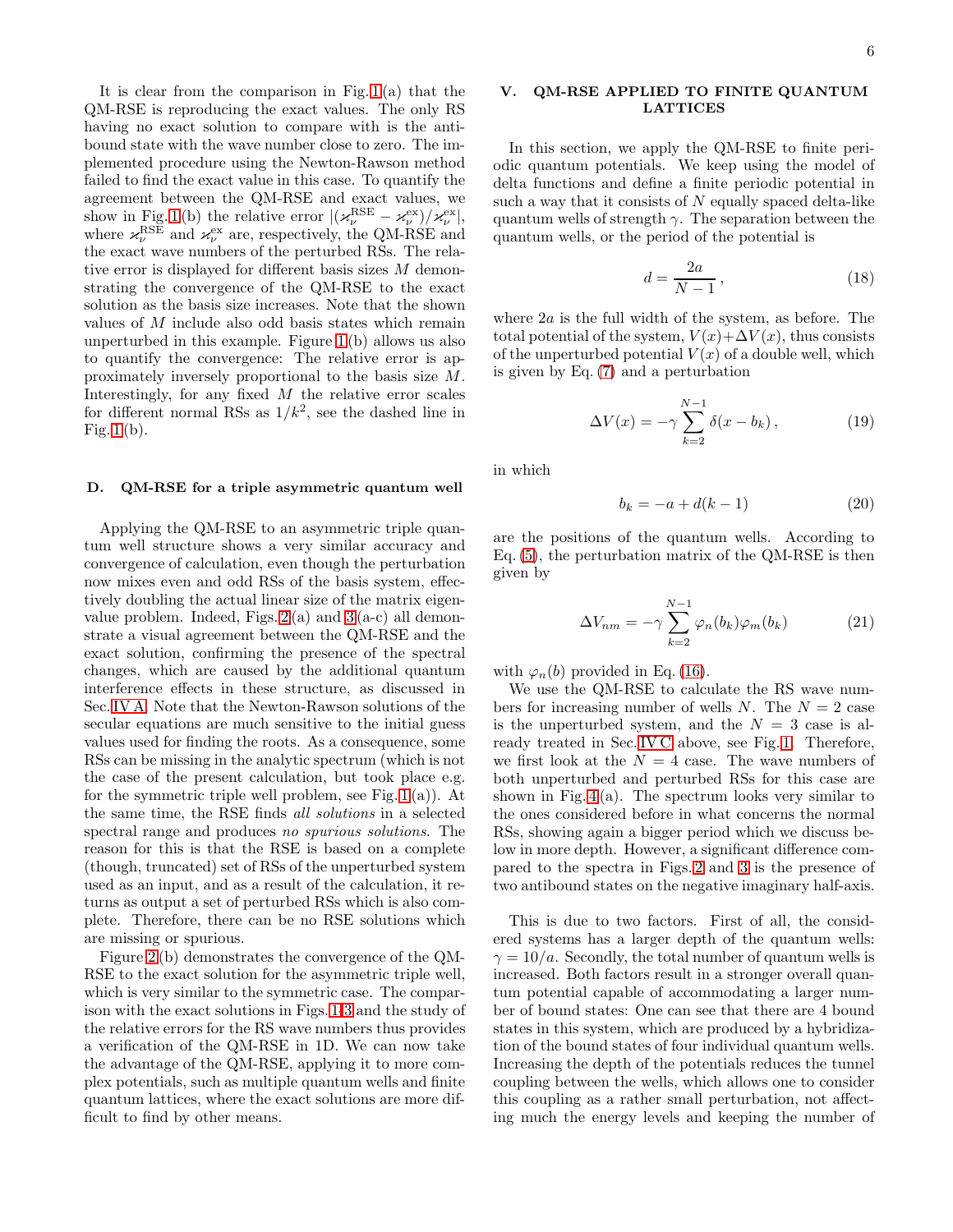

<span id="page-6-0"></span>FIG. 4: As Fig. [1](#page-3-0) but for a finite periodic potential with  $N = 4$ quantum wells of depth  $\gamma = 10/a$ . The perturbation used in the QM-RSE is given by Eq. [\(19\)](#page-5-1). The resonant states of a triple well structure with  $\beta = \gamma = 10/a$  and  $b = a/2$  are shown additionally (blue stars). The relative error in (b) is calculated using the QM-RSE values for  $M = 4480$  replacing the exact solution.

states the same as without coupling. At the same time, the presence of two more bound states inevitably leads to two antibound states showed up in the spectrum. One can understand the presence of these two bound and two antibound states in the spectrum as a result of transformation of two pairs of normal RSs into bound and antibound states as the strength of the quantum wells increases, see [\[18\]](#page-9-11) for a more detailed discussion of this phenomenon.

The convergence of the QM-RSE is quantified in Fig. [4](#page-6-0) (b) where we again show the relative error of the calculation of the RS wave numbers for four different basis sizes:  $M \approx M_0$ ,  $2M_0$ ,  $4M_0$ , and  $8M_0$ . However, this time we do not find the exact solution, which would be a complicated, though not impossible task. Instead of the exact solution we take the values calculated with a much larger value of  $M$ . We see that the relative error is in principle very similar to that presented in Figs. [1](#page-3-0) (b) and [3](#page-4-0) (b), where the exact solution was used. Again, the



<span id="page-6-1"></span>FIG. 5: As Fig. [4](#page-6-0) (a) but for  $N = 5$ , 6, and 11. Additionally, the resonant states for a triple well structure with  $\beta = \gamma =$  $10/a$  and  $b = a/3$ ,  $3a/5$ , and  $4a/5$  are shown, in (a), (b), and (c), respectively.

 $1/k^2$  dependence of the relative error for a fixed M is observed, and the error scales inversely proportion to M. We therefore conclude that the convergence of the QM-RSE does change when one makes the perturbation more complex.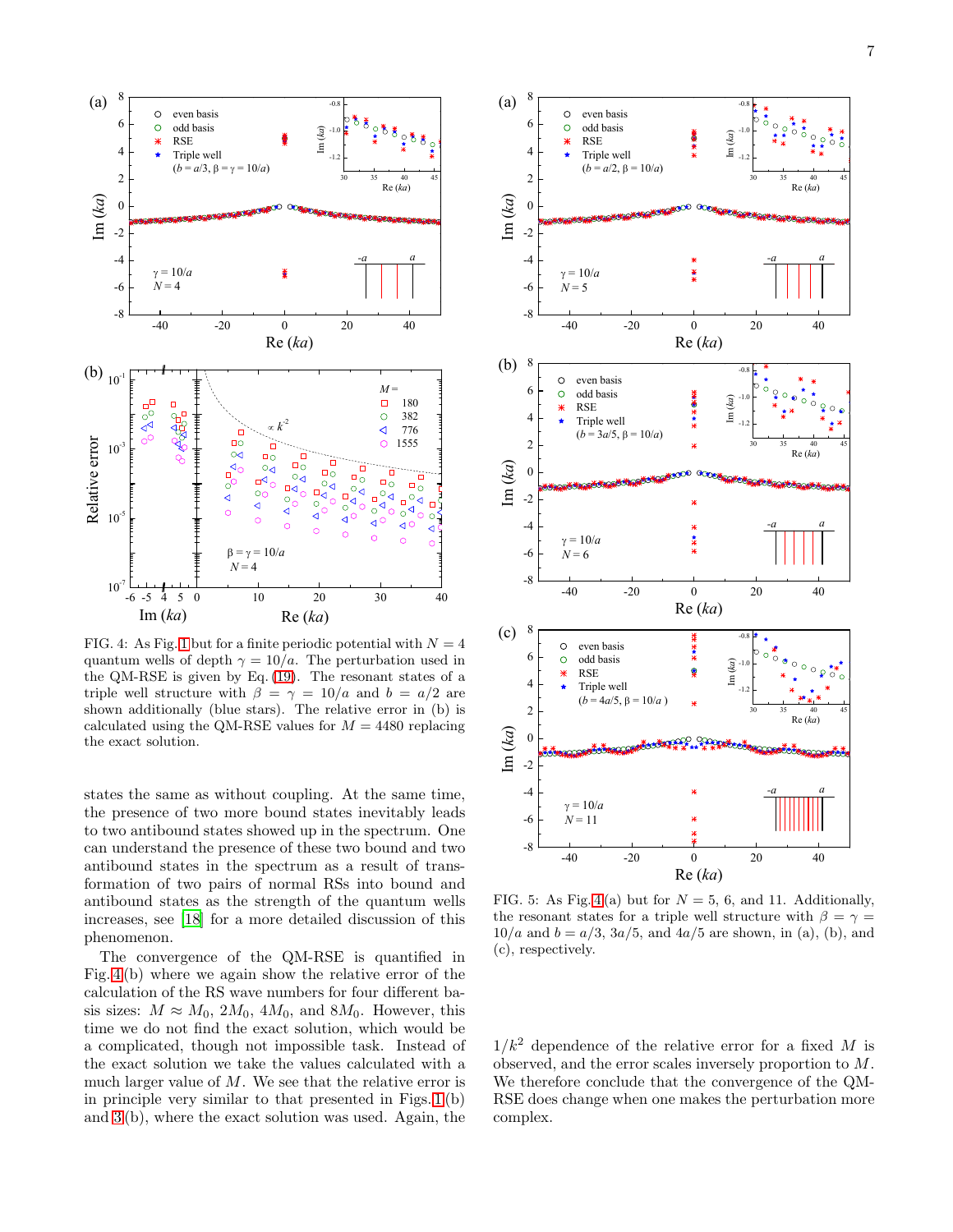### A. Comparison with triple well spectra

Increasing N further, the computational complexity of finding RSs using some alternative methods, such as transfer or scattering matrix approaches, increases dramatically. This is not only due to an increasing number of interfaces (or inhomogeneities) present in the system, determining the size of the linear algebra problem, but mainly because some of the eigenmodes are becoming prohibitively difficult to find, even when using the initial guess values in the Newton-Rawson method very close to the exact solution. These are usually the modes having the most interesting properties, such as superradiant states [\[23](#page-9-14)] or high quality modes, which are similar in nature to bound states in the continuum [\[24](#page-9-15)]. At the same time, the reliability of the QM-RSE remains the same, as well as the numerical complexity, provided that the integral strength of the perturbation did not change much. Indeed, in order to keep the accuracy of calculation the same, one needs to increase the basis size M when the integral strength increases, which in turns affects the computational complexity scaling as  $M^3$  owing to the matrix diagonalization required by the RSE.

Looking at Fig. [5](#page-6-1) where the RSs for  $N = 5$ , 6 and 11 are shown, we see that the number of bound and antibound states increases with  $N$  further (up to 6 and 4, respectively). However  $N = 6$  and  $N = 11$  lattices have the same number of bound/antibound states. This can be understood in the following way. The quantum tunneling between the wells increases with  $N$ , since the well separation d decreases. Increasing the tunneling, one goes further away from the picture of nearly independent quantum wells (for which the tunneling is only a small perturbation, in which case the total number of bound states is equal to the number of wells). With increased tunneling, instead, the whole potential has to be treated more like one common wide quantum well which can accommodate a limited number of bound states. As for the antibound states, their number is usually two less the number of bound states [\[18\]](#page-9-11).

We also see in Fig. [5](#page-6-1) a quasi-periodic behavior of the RS wave number, similar to the phenomenon observed for triple quantum wells which is discussed in Sec. [IV A.](#page-2-7) Increasing N, the number of states in the period increases – it is actually equal to  $N-1$ , as can be seen from the graphs. To confirm that this is a manifestation of the same effect (of an additional resonant enhancement, owing to the splitting of the whole system into two or more resonators), we compare in Fig. [5](#page-6-1) the RSs of finite periodic systems with those of the corresponding triple well system. We have chosen the smallest separation between the wells in the triple well system equal to d, the period of the quantum lattice, which is given by Eq. [\(18\)](#page-5-2). This comparison reveals close similarities between quantum lattices and the corresponding triple well systems. In particular, the quasi-periodic features observed in the spectra of both systems are almost the same. One can see from the top insets in Figs. [4\(](#page-6-0)a) and



<span id="page-7-1"></span>FIG. 6: (top) Solution of the Kronig-Penney model Eq. [\(23\)](#page-7-0). (bottom) Resonant state wave numbers of a finite periodic quantum lattice with  $N = 20$  calculated using the QM-RSE, for  $\gamma = 10/a$  (wells) and  $\gamma = -10/a$  (barriers).

[5\(](#page-6-1)a-c) that the spectra of the two systems are in a good qualitative agreement. In other words, the RS spectrum of a finite periodic system does not change much if one removes from the potential all the inner quantum wells except the rightmost one. The physical reason for the quasi-periodic oscillations is essentially the same as mentioned above and discussed in more detail in Sec. [IV A.](#page-2-7) The finite periodic potential with  $N$  quantum wells splits the full system into  $N-1$  resonators of width d similar to the one such resonator present in the corresponding triple well. The presence of multiple resonators of a commensurable width in finite periodic structures only enhances the effect already observed in the triple wells: Indeed, the amplitudes of the quasi-periodic oscillations in the RS spectra are stronger in the case of the quantum lattices.

### <span id="page-7-3"></span>B. Comparison with the Kronig-Penney model

Taking the limit  $N \to \infty$  while keeping the period d (the distance between the neighboring wells) fixed, we end up with the famous Kronig-Penney potential [\[22](#page-9-16)]

<span id="page-7-2"></span>
$$
U(x) = -\gamma \sum_{n = -\infty}^{\infty} \delta(x - nd)
$$
 (22)

describing an infinite periodic system, or an infinite quantum lattice. The Kronig-Penney model is known to have an exact analytic solution showing allowed bands and band gaps in the energy spectrum or the wave number spectrum of a particle. This exact solution is given by [\[22](#page-9-16)]

<span id="page-7-0"></span>
$$
\cos(qd) = \cos(kd) - \frac{\gamma}{2k}\sin(kd),\qquad (23)
$$

where  $q$  is the wave number of the quasi-particle in the periodic potential, which is a conserved quantity. Indeed, according to Bloch's theorem, the wave function of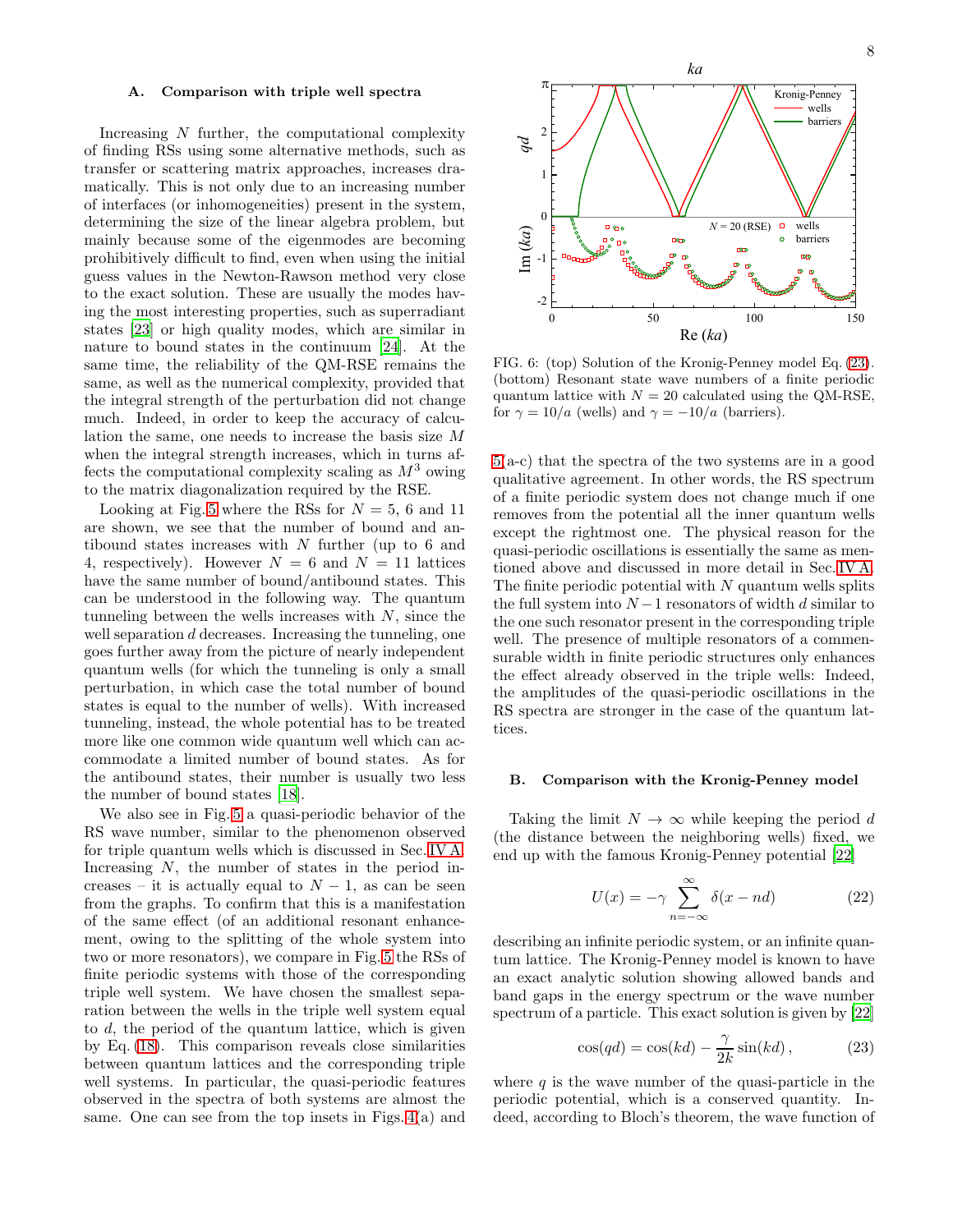

<span id="page-8-3"></span>FIG. 7: Resonant state wave numbers of a finite periodic lattice of  $N = 20$  quantum barriers, calculated using the QM-RSE for different barrier strength  $\gamma$  as given.

the particle satisfies the periodic condition  $\psi(x+d)$  =  $e^{i q d} \psi(x)$  which introduces this conserved wave number.

We compare in Fig. [6](#page-7-1) the spectra of RSs for a potential of  $N = 20$  wells (barriers) with the spectra of allowed and forbidden bands of a particle in the periodic potential Eq. [\(22\)](#page-7-2), corresponding to  $N = \infty$ . For the former, we again use the complex  $k$ -plane to display the RS wave numbers, see the bottom part of Fig. [6.](#page-7-1) For the latter, we use the  $(q, k)$  plane with real values of q and k, see the top part of Fig. [6.](#page-7-1) In this comparison, we use the same parameters of both structures:  $\gamma = 10/a$  and  $d = 2a/19$ .

One can see in Fig. [6](#page-7-1) a clear qualitative agreement between the allowed bands and the groups (periods) of RSs observed in the RS spectra of finite quantum lattices. The Kronig-Penney model thus helps us to clarifies on the actual physical meaning of these periodic groups of RSs: In the limit  $N \to \infty$  they just form the allowed bands in the energy spectrum of the particle in a periodic potential. Figure [6](#page-7-1) shows results both for the wells and the barriers, demonstrating a good agreement and correlation between finite and infinite periodic structures.

#### C. Varying the potential strength

We finally study the dependence of the RS wave numbers on the potential strength of a finite periodic structure of  $N = 20$  quantum barriers. We see from Fig. [7](#page-8-3) that each group of RSs of the quasi-periodic spectrum (discussed in Sec. [V B\)](#page-7-3) is robust to varying the potential strength. However, the separations between the groups, which would correspond to the band gaps in the spectra of the ideal periodic system, strongly depends on  $\gamma$ . This is consistent with the result of the Kronig-Penney model, also showing a similar dependence of the band gap width on the potential strength. We do not provide here any quantitative comparison, though.

Another important effect is a decrease of the imaginary part of the RS wave numbers as the potential strength  $\gamma$ increases. In other words, increasing  $\gamma$  improves the quality factor (Q-factor)  $Q = |\text{Re}k_n/(2 \text{Im}k_n)|$  of all the resonances. This is expected, as higher values of  $\gamma$  provide a better reflection from the potential inhomogeneities, in this way helping a certain probability density to stay longer within the system. For some resonant states, the Q-factor is becoming quite large, see, for example, the leftmost RS in Fig. [7](#page-8-3) reaching  $Q \approx 400$ . The physical reason for the formation of such states could be similar to that of bound states in the continuum [\[24](#page-9-15)]. The true bound states, however, would have an infinite Q-factor.

## VI. CONCLUSION

We have applied the resonant state expansion (RSE), a novel powerful theoretical method recently developed in electrodynamics, to non-relativistic quantum-mechanical systems in one dimension, modeling all potentials with Dirac delta functions. We have verified the method, which we call here quantum-mechanical resonant state expansion (QM-RSE), testing it on systems with triple quantum wells while using the resonant states of a double quantum well as a basis. We have studied the convergence of the QM-RSE to the exact solutions. In particular, we have demonstrated that the QM-RSE is asymptotically exact, with the number of basis resonant states being the only technical parameter of the method, and that the relative error scales inversely proportional to the basis size. We have further demonstrated that the QM-RSE enables an accurate and efficient study of complicated quantum structures, such as multiple quantum wells and finite periodic potentials, which are harder to address by alternative methods. Some complicated quantum systems can exhibit interesting physical phenomena, such as formation of quasi-periodic bands of resonances or bound states in the continuum, and thus have to be investigated with an accurate and efficient tool. The QM-RSE can offer such a tool, as we have demonstrated in this paper.

- <span id="page-8-0"></span>[1] E. A. Muljarov, W. Langbein, and R. Zimmermann, Europhys Lett. 92, 50010 (2010).
- <span id="page-8-1"></span>[2] M. B. Doost, W. Langbein, and E. A. Muljarov, Phys. Rev. A 85, 023835 (2012).
- [3] M. B. Doost, W. Langbein, and E. A. Muljarov, Phys.

Rev. A 87, 043827 (2013).

- [4] L. J. Armitage, M. B. Doost, W. Langbein, and E. A. Muljarov, Phys. Rev. A 89, 053832 (2014).
- <span id="page-8-2"></span>[5] M. B. Doost, W. Langbein, and E. A. Muljarov, Phys. Rev. A 90, 03834 (2014).